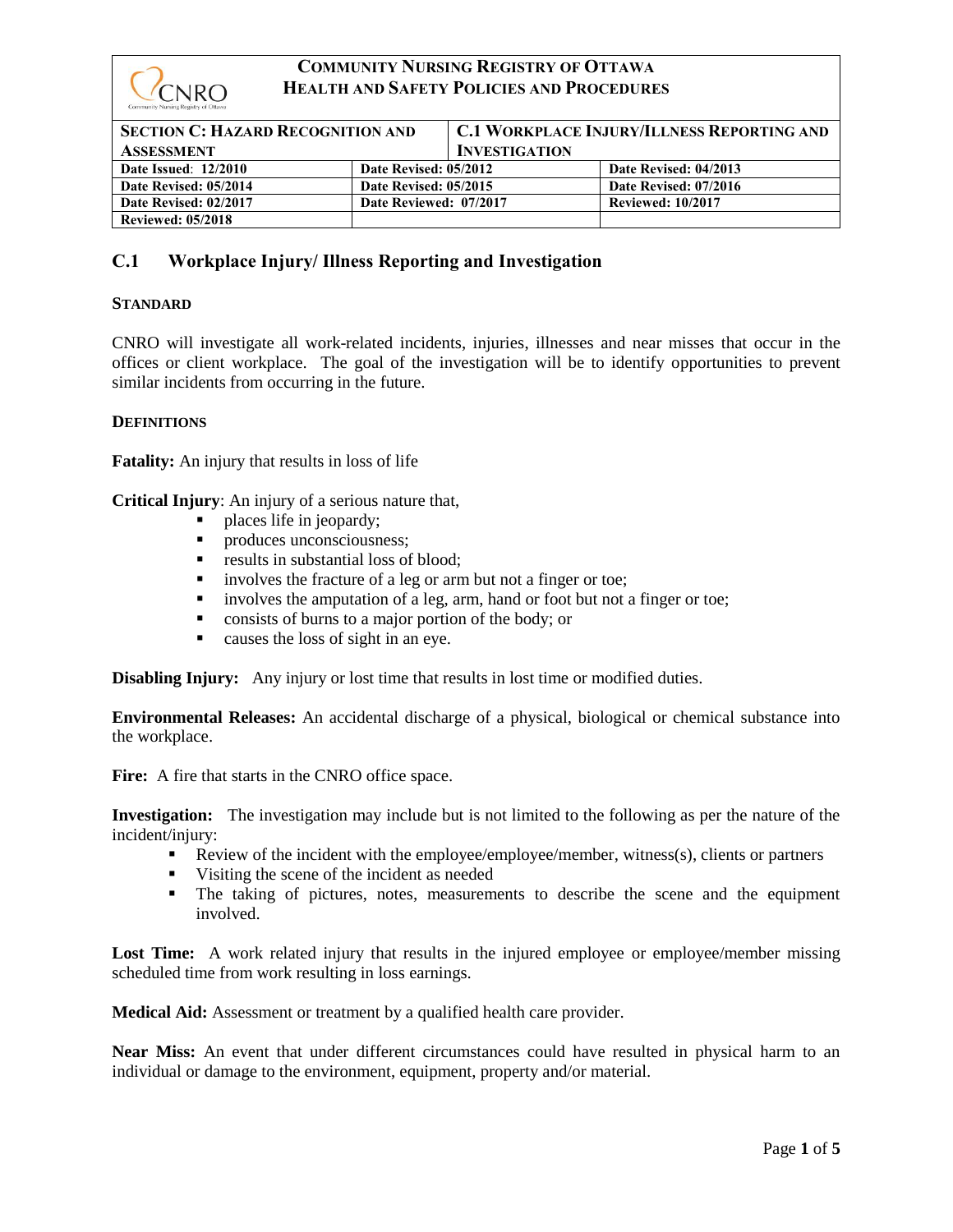

| <b>SECTION C: HAZARD RECOGNITION AND</b> |                        | <b>C.1 WORKPLACE INJURY/ILLNESS REPORTING AND</b> |                          |
|------------------------------------------|------------------------|---------------------------------------------------|--------------------------|
| <b>ASSESSMENT</b>                        |                        | <b>INVESTIGATION</b>                              |                          |
| <b>Date Issued: 12/2010</b>              | Date Revised: 05/2012  |                                                   | Date Revised: 04/2013    |
| Date Revised: 05/2014                    | Date Revised: 05/2015  |                                                   | Date Revised: 07/2016    |
| Date Revised: 02/2017                    | Date Reviewed: 07/2017 |                                                   | <b>Reviewed: 10/2017</b> |
| <b>Reviewed: 05/2018</b>                 |                        |                                                   |                          |

**Occupational Illness:** Means a condition that results from exposure in a workplace to a physical, chemical or biological agent to the extent that normal physiological mechanisms are affected and the health of the worker is impaired.

**Property Damage:** Property or equipment owned by CNRO or a CNRO client that is damaged by a CNRO member/employee during the course of work offered/assigned by CNRO.

**Workplace Violence and Harassment**: Includes Physical Force, Threats, Unwanted Sexual Advances, Bullying, Domestic Violence as per CNRO policy D.9 Prevention of Violence and Harassment in the Workplace.

## **INVESTIGATION TIMELINES**

| <b>Type of Incident</b>                           | <b>Investigation Time Frame</b>                                                      | <b>Ministry of Labour</b> |                                     | <b>ED</b> notifies the            |
|---------------------------------------------------|--------------------------------------------------------------------------------------|---------------------------|-------------------------------------|-----------------------------------|
|                                                   |                                                                                      | <b>Notification</b>       | <b>Executive</b><br><b>Director</b> | <b>Board of</b><br>Directors/JHSC |
| <b>Near Miss</b>                                  | Initiate investigation<br>$\bullet$<br>within 3 business days of<br>notification     | N <sub>o</sub>            | Next business<br>day                | No                                |
| Medical Aid/Lost Time                             | Within 24 hours of report<br>$\bullet$<br>and submit WSIB form 7<br>within 72 hours. | N <sub>0</sub>            | Next business<br>day                | No                                |
| Fatality                                          | Initiate immediately<br>$\bullet$                                                    | Immediately               | Immediately                         | Yes                               |
| Critical Injury                                   | Initiate immediately<br>$\bullet$                                                    | Immediately               | Immediately                         | Yes                               |
| <b>Occupational Disease</b>                       | Immediate upon<br>$\bullet$<br>notification                                          | Immediately               | Immediately                         | <b>Yes</b>                        |
| Property / Merchandise<br>Damage exceeding \$5000 | Initiate immediately on<br>$\bullet$<br>notification                                 | Immediately               | Immediately                         | Yes                               |
| Property / Damage less<br>than \$1000             | Initiate investigation<br>$\bullet$<br>within 3 business days of<br>notification     | No                        | Next business<br>day                | No                                |
| Fire                                              | Initiate immediately on<br>$\bullet$<br>notification                                 | Immediately               | Immediately                         | Yes                               |
| <b>Environmental Release</b>                      | Initiate immediately on<br>$\bullet$<br>notification                                 | Immediately               | Immediately                         | Yes                               |

## **ROLES AND RESPONSIBILITIES**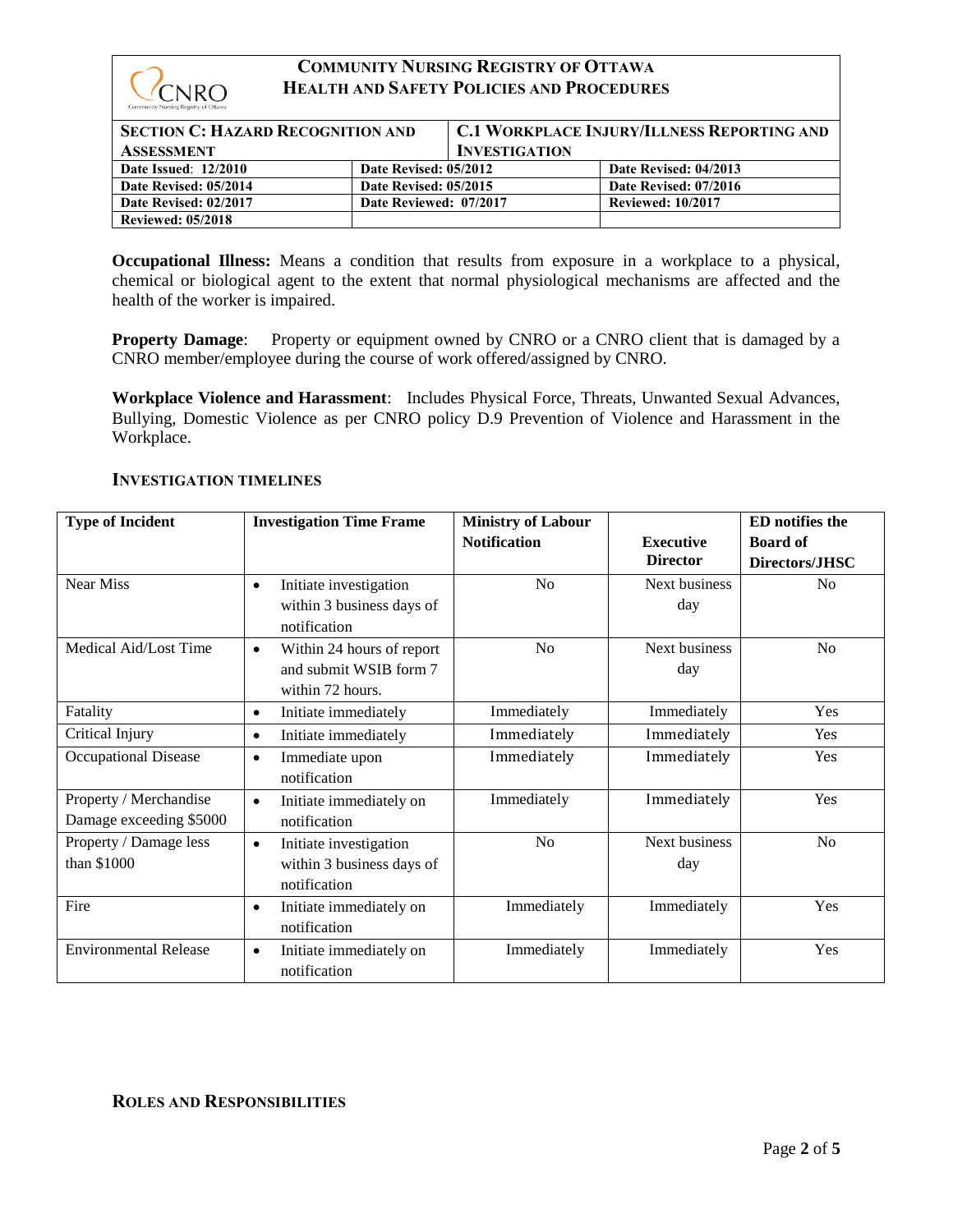

| <b>SECTION C: HAZARD RECOGNITION AND</b> |                        | <b>C.1 WORKPLACE INJURY/ILLNESS REPORTING AND</b> |                          |
|------------------------------------------|------------------------|---------------------------------------------------|--------------------------|
| <b>ASSESSMENT</b>                        |                        | <b>INVESTIGATION</b>                              |                          |
| <b>Date Issued: 12/2010</b>              | Date Revised: 05/2012  |                                                   | Date Revised: 04/2013    |
| Date Revised: 05/2014                    | Date Revised: 05/2015  |                                                   | Date Revised: 07/2016    |
| Date Revised: 02/2017                    | Date Reviewed: 07/2017 |                                                   | <b>Reviewed: 10/2017</b> |
| <b>Reviewed: 05/2018</b>                 |                        |                                                   |                          |

## **Employees and members**

- Will provide a verbal report of any injury, incident or near miss in a timely manner, as close to the occurrence as possible by calling the RN Coordinator who is available 24/7.
- Will complete a written incident report using the CNRO Accident/Incident Investigation Form within 72 hours.
- Participate in the investigation, making recommendations as appropriate to prevent future incidents
- Maintain open lines of communication throughout the recovery process, providing documented updates as requested.

## **The Nursing Coordinators** will:

- Determine the nature of the injury/illness/incident and determine if medical attention is required. If medical attention is required, advise the member to obtain care from a clinic or emergency department as appropriate.
- If immediate medical attention is not required, provide the following information
	- o An electronic copy of the CNRO Incident report for completion within 72 hours
	- o Direction to follow up within 48 hours.
	- o Direction to notify CNRO if
		- the injury doesn't resolve
			- medical attention is sought
			- there is a potential for lost time.
- If immediate medical attention is required, provide the following
	- o An electronic copy of the CNRO Incident report for completion within 72 hours
		- o Direction to follow up within 48 hours.
		- o An electronic copy of the CNRO Return to Work Package
		- o Instructions as to the use of each component of the package.
		- o Information that a WSIB form 7 will be completed and their physician will need to complete a WSIB form 8, providing the CNRO with a copy of the Form 8.
- Initiate the investigation by obtaining as much detail about the incident as possible at the time.
- **Ensure the employee/member is aware of the need to notify medical care providers of the work**related nature of the injury.
- Where applicable, after hours, notify the Ministry of Labour of critical incidents.
- **EXECUTE:** Arrange for transportation home or to an appropriate medical facility as needed
- Notify the Executive Director as per the investigation timeline table.
- **Immediately notify the Executive Director for Critical Incidents or Injuries as defined by this policy.**

## **The Executive Director** will;

- Follow-up with the employee/member to obtain an update on their condition and if the employee/member is able, to review the circumstances of the incident.
- Ensure the employee/employee/member understands their responsibilities in reporting and maintaining open lines of communication.
- Follow-up with any witnesses, obtaining and recording any witness statements.
- The incident, the degree of injury and the contributing factors will determine if the witness interviews are obtained in the client environment or over the phone.
- Confirm the Ministry of Labour was notified or will notify the Ministry of Labour as appropriate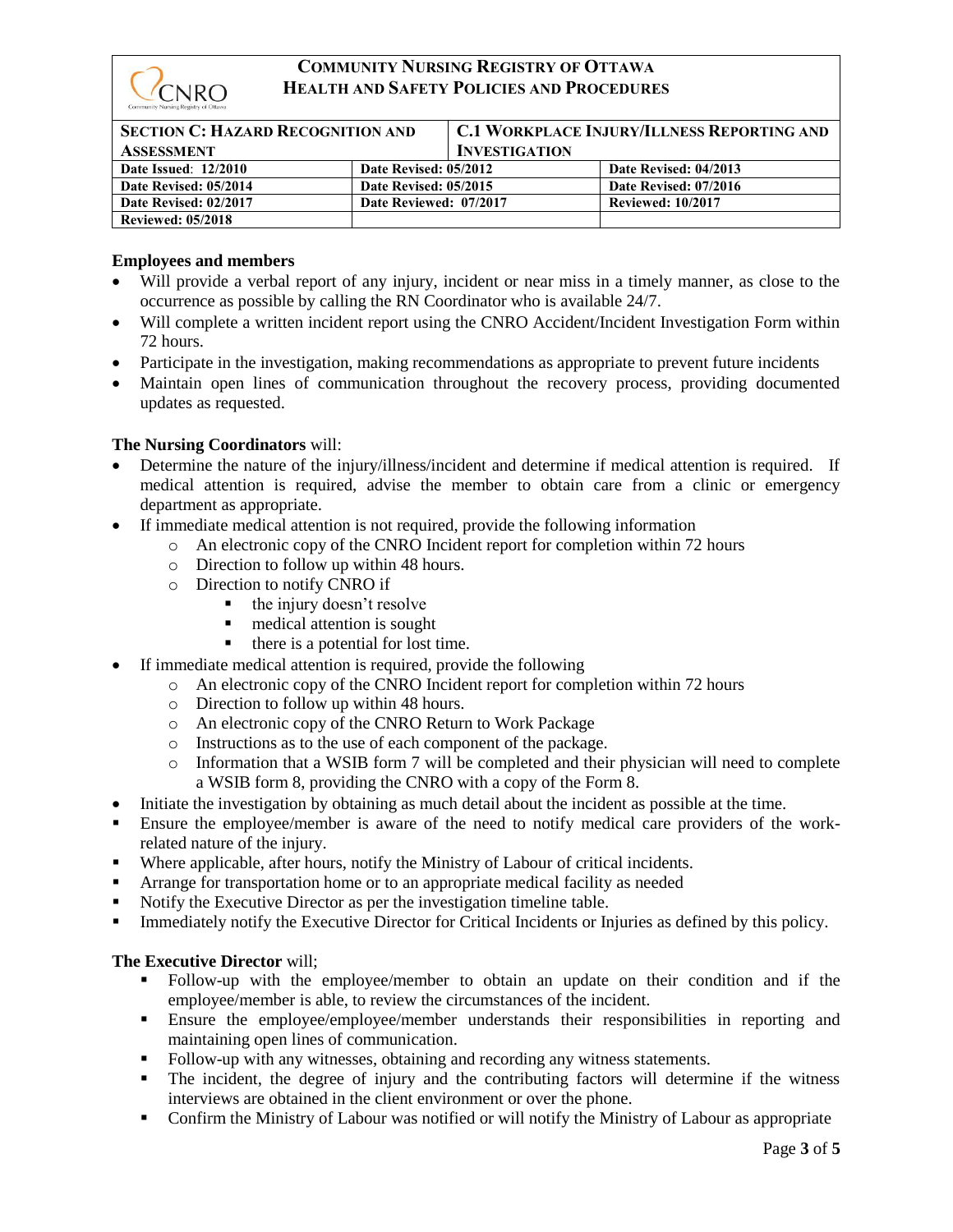

| <b>SECTION C: HAZARD RECOGNITION AND</b><br><b>ASSESSMENT</b> |                        | <b>C.1 WORKPLACE INJURY/ILLNESS REPORTING AND</b><br><b>INVESTIGATION</b> |                          |
|---------------------------------------------------------------|------------------------|---------------------------------------------------------------------------|--------------------------|
| <b>Date Issued: 12/2010</b>                                   | Date Revised: 05/2012  |                                                                           | Date Revised: 04/2013    |
| Date Revised: 05/2014                                         | Date Revised: 05/2015  |                                                                           | Date Revised: 07/2016    |
| Date Revised: 02/2017                                         | Date Reviewed: 07/2017 |                                                                           | <b>Reviewed: 10/2017</b> |
| <b>Reviewed: 05/2018</b>                                      |                        |                                                                           |                          |

- Work collaboratively with the Coordinators, JHSC and Employee/member(s) to determine cause and take corrective action where appropriate.
- Document any actions and outcomes of the investigation and maintain these notes as part of the employee/employee/member HR file.
- Complete WSIB Form 7 as appropriate.
- **•** Offer modified work as applicable and appropriate.
- **■** Maintain the Accident Investigation Tracking Log to ensure all steps of the process are followed.
- Maintain ongoing communication with the employee/member throughout the recovery process.
- Include a report of the incident and findings in the quarterly reports to the Board of Directors, identifying any trends that are apparent.

## **Joint Health and Safety Committee:**

- An employee/member shall participate in all injury/incident investigations
- At each meeting review of all injury/incident reports, analyze information and make recommendations to reduce recurrences.

## **INVESTIGATION PROCEDURE:**

## **Step 1: Immediate Action**

- Providing first aid/medical aid for injury occurring in the office. Provide advice regarding the need for medical assessment and care as appropriate to the situation.
- Calling for emergency help (e.g., fire department, ambulance) if the employee or employee/member requires more than first aid.

### **Step 2: Gather Evidence**

- Obtain the employee/employee/member's impression of the circumstances that led up to and/or resulted in the injury or near miss.
	- Obtain witness impressions of what occurred for incidents occurring in client environments.
	- Document and maintain a copy of the investigation and findings on the employee/employee/members HR record.
	- Assess the scene and obtain witness statements for incidents that occur in the office environment using pictures, sketches, measurements as necessary to define the scene.
	- Obtain witness confirmation when possible for incidents that occur in a client environment.
	- **EXECUTE:** Identify contributing factors/root cause and develop and implement an action plan to reduce the potential for reoccurrence.

## **Step 3: Recommendations**

- The RN Coordinators and the involved member(s) in collaboration with the Membership Coordinator will provide recommendations to reduce the risk of similar incidents.
	- o Recommendations should
		- Address root cause